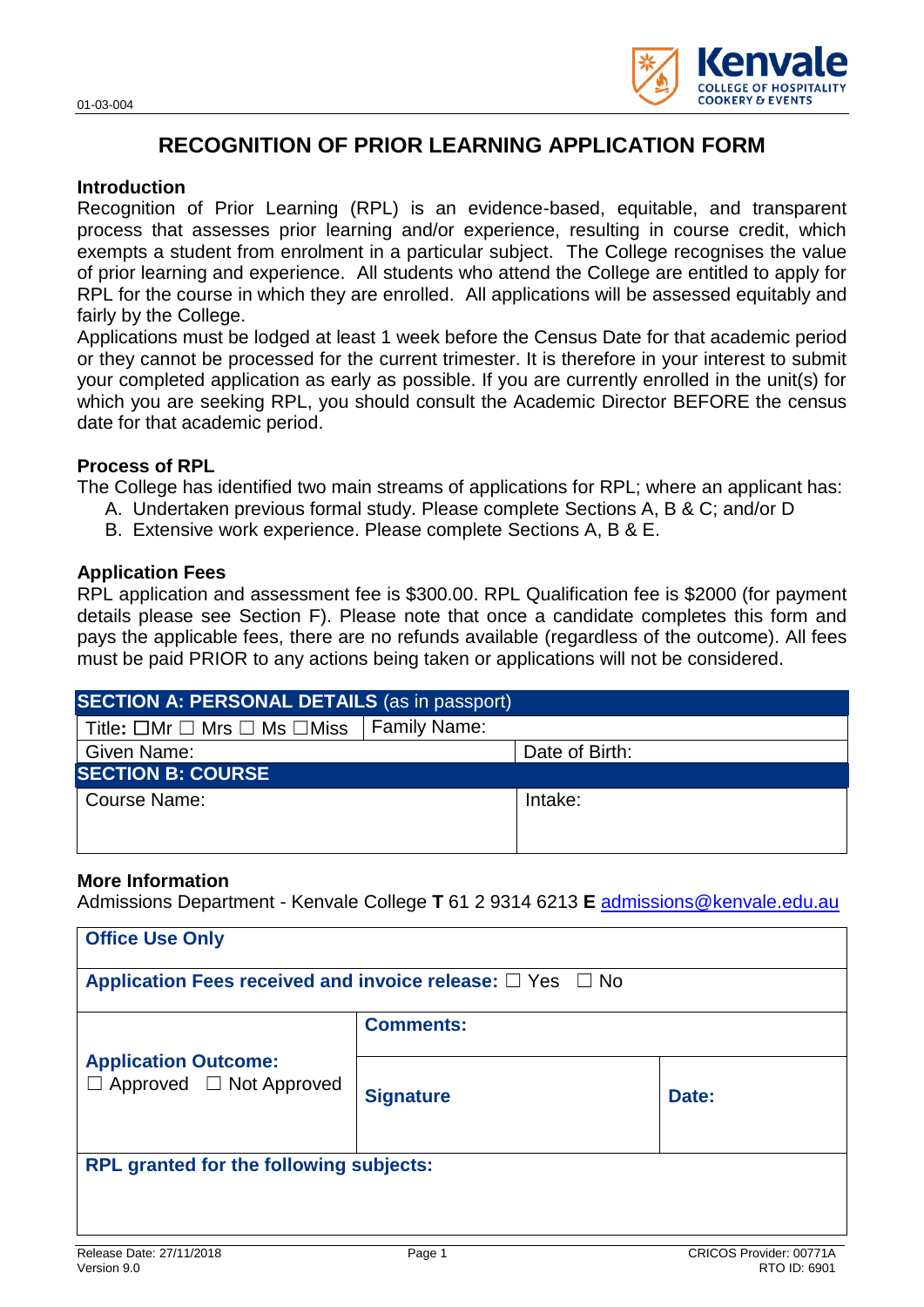01-03-004



Please list all units completed in your previous studies, and the units at Kenvale College you are seeking for RPL.

Please refer to the website for list of units of competency per course *[www.kenvale.edu.au/students/courses/](http://kenvale.edu.au/students/courses/)*

### **Documents Checklist**

Please complete the following checklist before submitting your application. All documents must be officially translated into English (where applicable) and certified when submitted with this application.

□Application Fees paid

☐Attach certified copies of all academic qualifications, including transcripts and complete certificate(s)

□Attach a copy of your Resume with 2 references (if RPL is being sought for prior Work Experience)

 $\Box$ Attach a copy of the work experience letter with a detailed job description

☐Attach any supplementary documents

□Sign the declaration on this application form

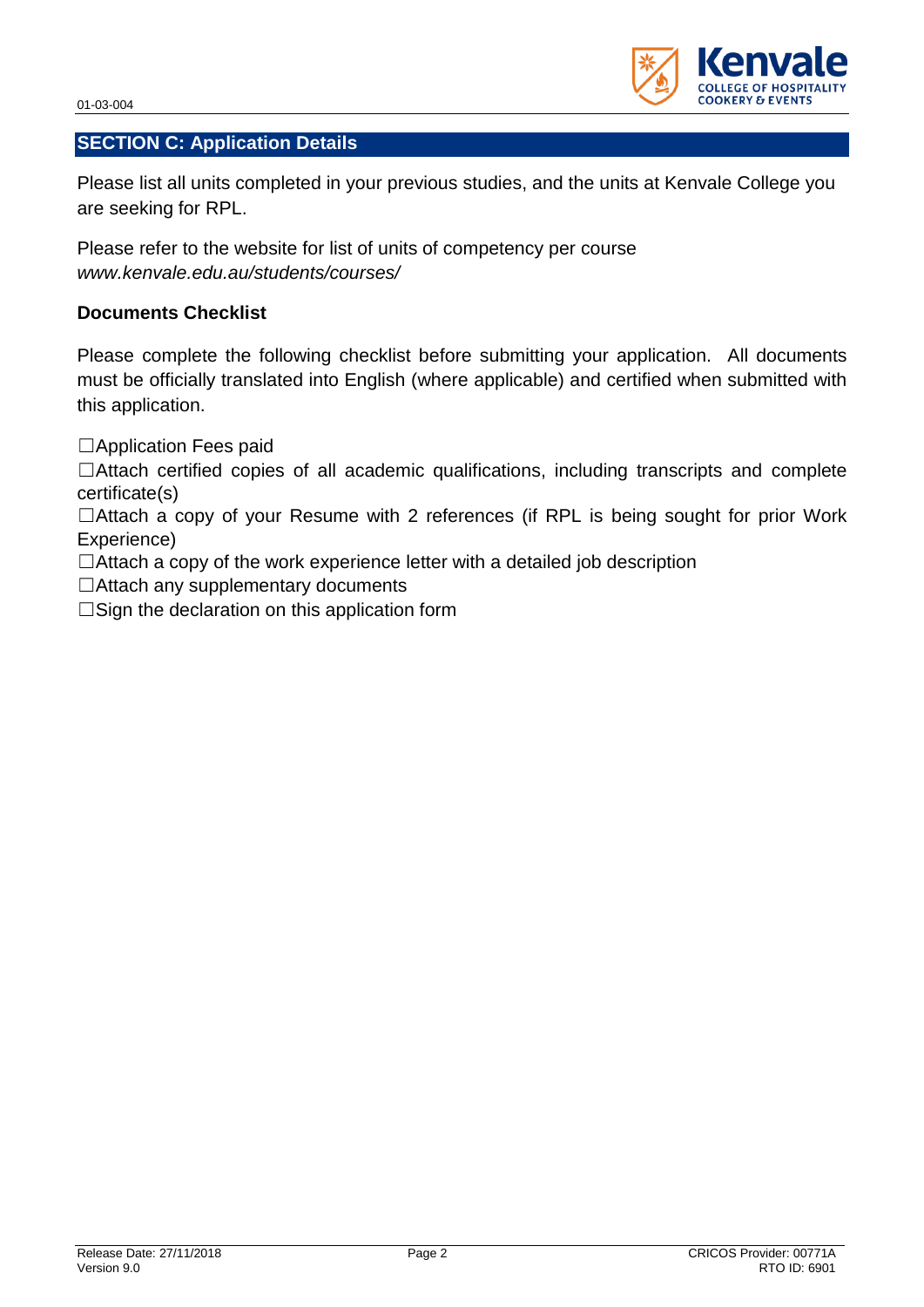

| <b>Previous Studies</b><br><b>Units of Competency</b> |                  | <b>Approved (Office use only)</b> |            |           |                |
|-------------------------------------------------------|------------------|-----------------------------------|------------|-----------|----------------|
| <b>Unit Code</b>                                      | <b>Unit Name</b> | <b>Mark</b>                       | <b>Yes</b> | <b>No</b> | <b>Reasons</b> |
|                                                       |                  |                                   | $\Box$     | $\Box$    |                |
|                                                       |                  |                                   | $\Box$     | $\Box$    |                |
|                                                       |                  |                                   | $\Box$     | $\Box$    |                |
|                                                       |                  |                                   | $\Box$     | $\Box$    |                |
|                                                       |                  |                                   | $\Box$     | $\Box$    |                |
|                                                       |                  |                                   | $\Box$     | $\Box$    |                |
|                                                       |                  |                                   | $\Box$     | $\Box$    |                |
|                                                       |                  |                                   | $\Box$     | $\Box$    |                |
|                                                       |                  |                                   | $\Box$     | $\Box$    |                |
|                                                       |                  |                                   | $\Box$     | $\Box$    |                |
|                                                       |                  |                                   | $\Box$     | $\Box$    |                |
|                                                       |                  |                                   | $\Box$     | $\Box$    |                |
|                                                       |                  |                                   | $\Box$     | $\Box$    |                |
|                                                       |                  |                                   | $\Box$     | $\Box$    |                |

Please note that Units of Competency at Kenvale College are grouped into Units of Study (called Subjects) and RPL will only be granted if all (or in some circumstances most) Units of Competency that comprise the Subject have been completed. Please note that this will be assessed by the Academic Director once all the documentation has been provided.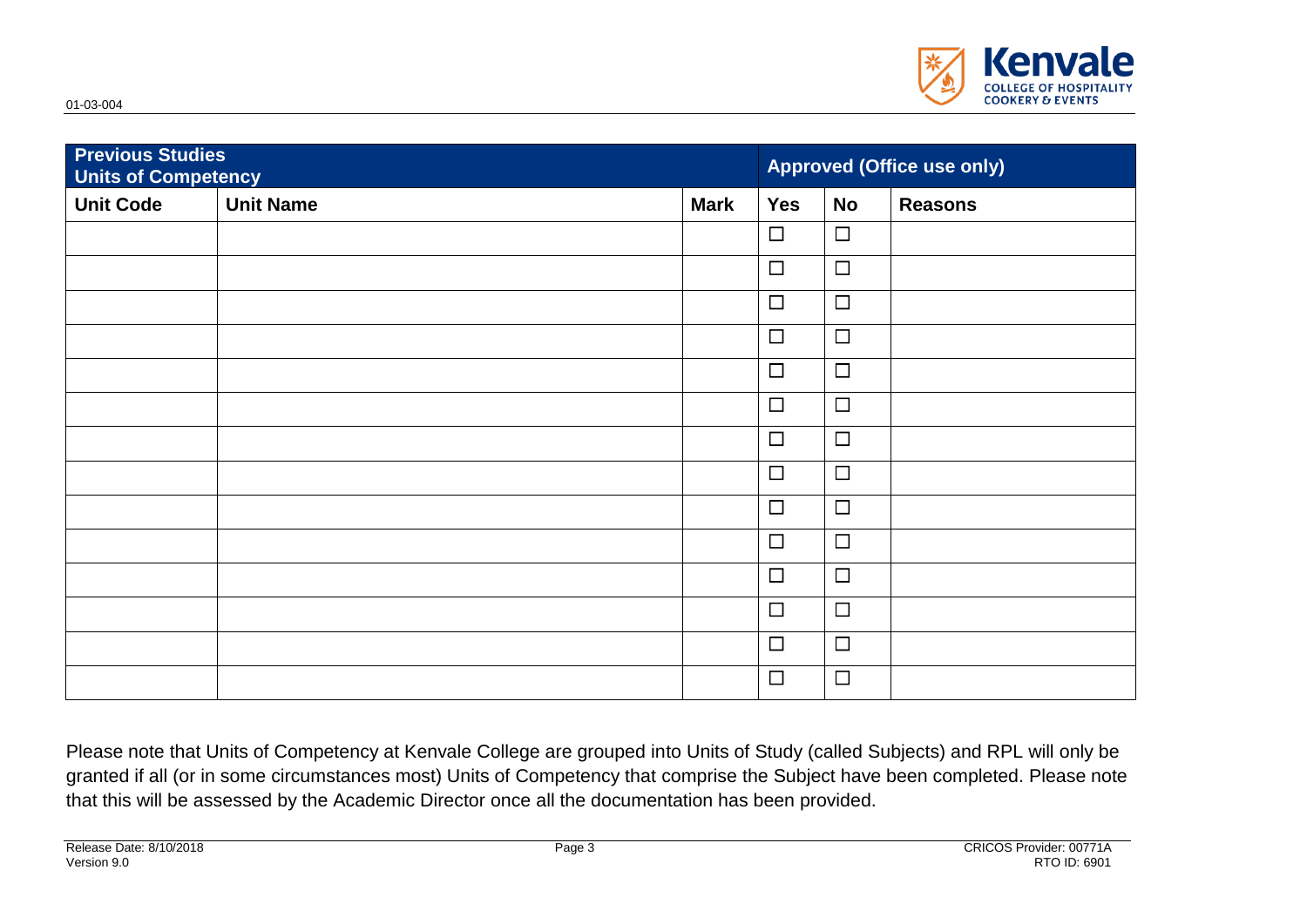

### **SECTION D: Bulk Credit Exemption**

If you have completed any approved Australian Qualification in the Cookery, Hospitality or Events Management, you might be eligible for Bulk Credit Exemption, subject to assessment and approval from the Academic Director.

| <b>Provider's Name</b> | Qualification Name   Year of Completion   Final Result |  |
|------------------------|--------------------------------------------------------|--|
|                        |                                                        |  |
|                        |                                                        |  |
|                        |                                                        |  |
|                        |                                                        |  |

### **SECTION E: WORK EXPERIENCE**

Applicants who possess at least 5 consecutive vears full time, or equivalent, work experience in a relevant field, which satisfies the learning outcomes for a subject they are enrolled in, may be eligible for a subject exemption. Applications for RPL based on extensive work experience must be evidence-based. Accordingly, all applications for RPL will result in an assessment to determine the applicant's competency level for the subject.

If you are seeking RPL for previous work experience/employment you need to provide all your evidence prior to the interview. Your request for RPL will be part of the interview process.

| <b>Current Employment</b>   |               |  |  |
|-----------------------------|---------------|--|--|
| Are you currently employed? | Yes $\Box$ No |  |  |
| <b>Current Position</b>     |               |  |  |
| <b>Current Employer</b>     |               |  |  |

| Applicant's past relevant position & description(s): |                      |                 |                         |  |
|------------------------------------------------------|----------------------|-----------------|-------------------------|--|
| Duration                                             | <b>Position Held</b> | Job Description | Referee/contact details |  |
|                                                      |                      |                 |                         |  |
|                                                      |                      |                 |                         |  |
|                                                      |                      |                 |                         |  |
|                                                      |                      |                 |                         |  |
|                                                      |                      |                 |                         |  |
|                                                      |                      |                 |                         |  |
|                                                      |                      |                 |                         |  |
|                                                      |                      |                 |                         |  |
|                                                      |                      |                 |                         |  |
|                                                      |                      |                 |                         |  |
|                                                      |                      |                 |                         |  |
|                                                      |                      |                 |                         |  |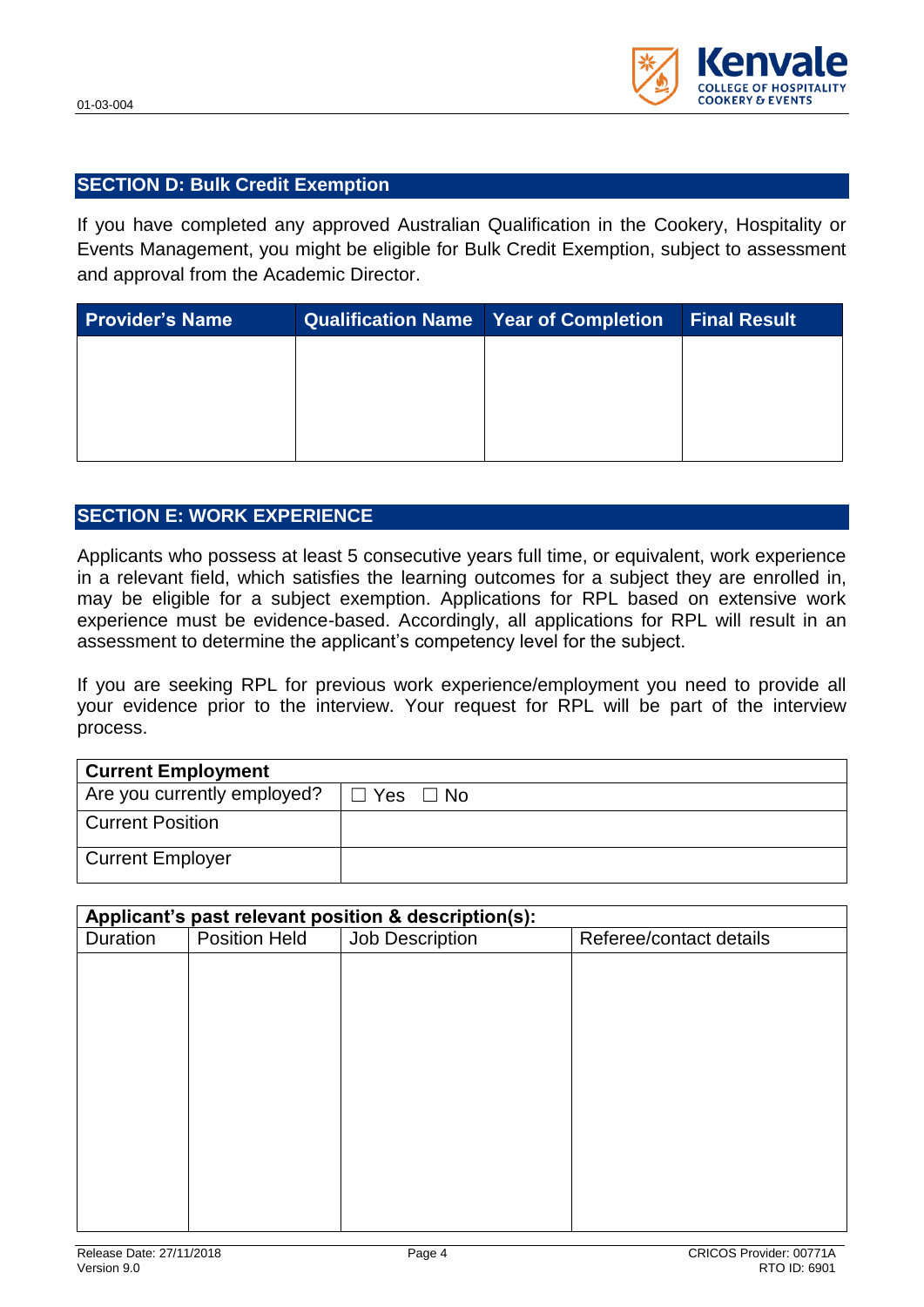

**Evidence and Justification:** To support your request, please outline how your past employment corresponds to the subject for which you are applying for RPL. To complete this section you will need to refer to the course details listed on the website : [www.kenvale.edu.au/.](http://www.kenvale.edu.au/)(please attached a separate document if more space is needed)

### **SECTION F: Payment Options**

| Cheque               |         | Made payable to Kenvale College            |  |
|----------------------|---------|--------------------------------------------|--|
| Credit Card - please | provide | Card Type (please select)                  |  |
| details              |         | Mastercard<br>$\Box$ Visa                  |  |
|                      |         | Card holder name/s:                        |  |
|                      |         | Credit card number:                        |  |
|                      |         | Expiry date:                               |  |
| □ Bank Deposit       |         | Bank account details:                      |  |
|                      |         | <b>Bank Name: Commonwealth Bank</b>        |  |
|                      |         | Bank Address: Library Walk, Kensington NSW |  |
|                      |         | 2033                                       |  |
|                      |         | <b>SWIFT code:CTBAAU2S</b>                 |  |
|                      |         | Account name: Kenvale College              |  |
|                      |         | BSB no. 062 303                            |  |
|                      |         | Account number: 1006 7300                  |  |